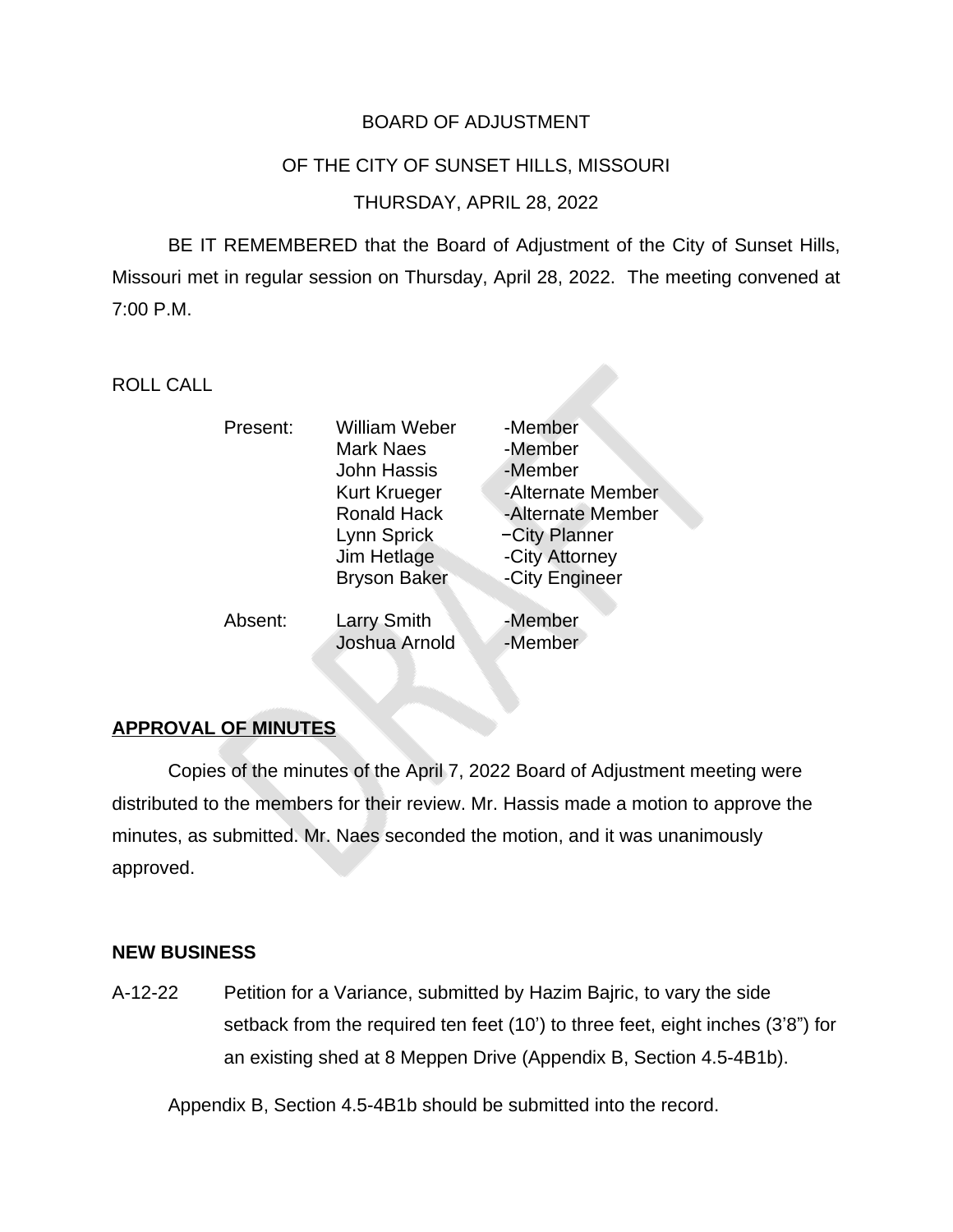Mr. Hetlage stated exhibit one is the application, exhibit two is the staff report, exhibit three is the petitioner info, and exhibit four is the public hearing.

Ms. Sprick was sworn in and stated the shed was removed and replaced with a new one in the same location. The owner would like the shed to remain in this location.

Hazim Bajric was present, sworn in, and stated he has remodeled the house, but the shed was falling apart. He rebuilt it in the same location and he did not know it needed to be farther from the property line. Ground hogs caused him to pour the concrete in this area. He has heavy equipment for yardwork that he cannot keep in the garage. The fence is inside the property lines by approximately two feet.

Mr. Weber asked if there was a concrete pad for the old shed.

Mr. Bajric replied no; it was on a 6x6 board. He took it in about seven inches more from where the board originally sat.

Mr. Hassis asked if he applied for a permit and was denied or if this was something that was seen by the City Inspector.

Ms. Sprick stated the Inspector cited them for the shed and then he applied for the permit.

Mr. Bajric stated inspections were done during the remodel, so he thought this would be included in that permit.

Mr. Krueger stated sheds over 120 square feet need a permit through St. Louis County, as well. He asked if this shed is over 120 square feet.

Mr. Bajric stated he thinks it is. He was unaware he needed a permit to replace the shed.

Mr. Krueger asked what happens if he gets City approval, but does not take it to St. Louis County.

Ms. Sprick stated St. Louis County will not look at the project until he receives zoning approval from the City.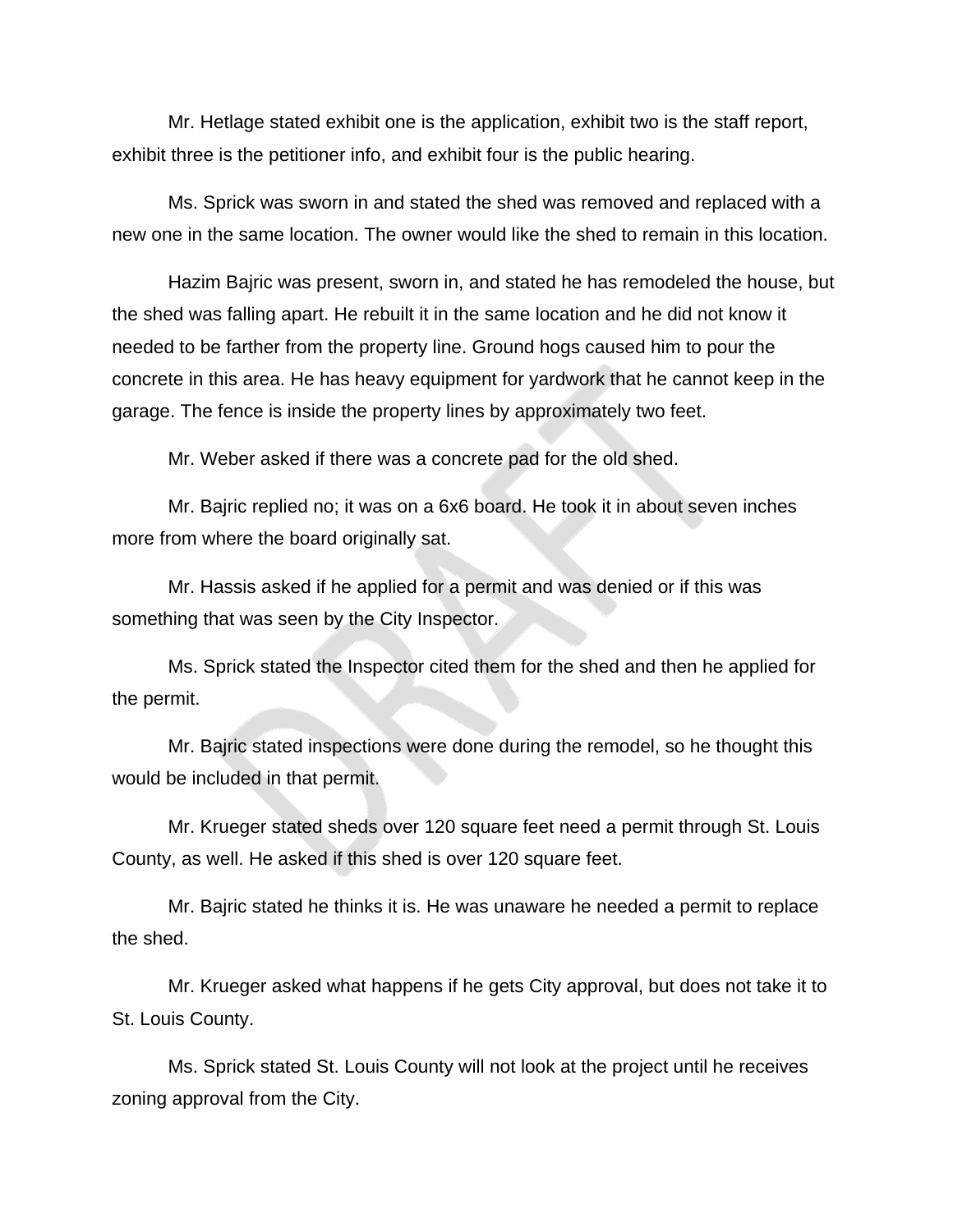Mr. Krueger asked if he was aware that he still has to go to St. Louis County.

Ms. Sprick stated this is made clear during the building permit process.

Mr. Krueger stated St. Louis County will want drawings and will do inspections. If the size is reduced, he may not need a variance.

Ms. Sprick stated he would need zoning approval regardless of the size.

Mr. Weber asked if this is the first step.

Ms. Sprick stated the first step is to apply for the permit, but the shed is already built.

Mr. Bajric stated the old shed was deteriorating.

Mr. Hassis asked if the new shed is bigger than the old one.

Mr. Bajric sated it is the same size, if not shorter.

Mr. Hassis stated it is shown as 12 x17 on the site plan.

Mr. Bajric stated the measurements on the site plan were approximate.

Mr. Hassis stated the plans should be updated with the correct size.

Mr. Hack asked if the homeowner constructed the shed or a contractor.

Mr. Bajric stated a concrete company poured the slab and then he built the shed.

Mr. Hack asked if he consulted an engineer for the construction.

Mr. Bajric stated he is experienced in building these structures.

Mr. Hack asked if there were any complaints from the neighbors.

Mr. Bajric stated his neighbor would be willing to write a letter supporting the shed.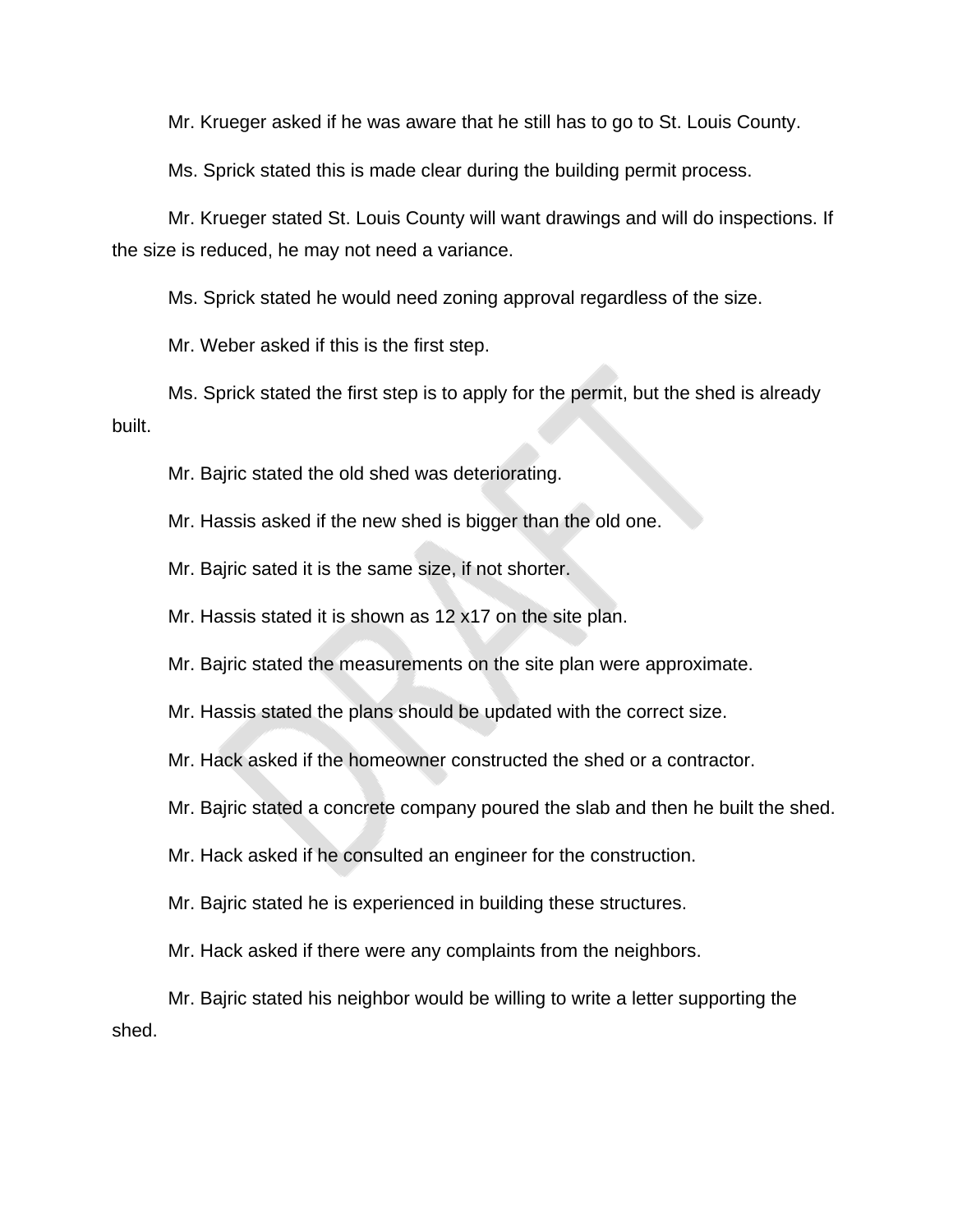Mr. Weber called for a vote on petition A-12-22 Petition for a Variance, submitted by Hazim Bajric, to vary the side setback from the required ten feet (10') to three feet, eight inches (3'8") for an existing shed at 8 Meppen Drive (Appendix B, Section 4.5- 4B1b). With three aye votes and two nay votes, the petition was denied.

A-13-22 Petition for a Variance, submitted by Matt Willett, to allow the placement of a fence over four feet (4') in the front yard at 11682 Denny Road (Appendix B, Section 5.14-2A2).

Appendix B, Section 5.14-2A2 should be submitted into the record.

Mr. Hetlage stated exhibit one is the application, exhibit two is the staff report, exhibit three is the petitioner information, and exhibit four is the public hearing notice.

Ms. Sprick stated the property is on a corner lot, so it has two front yards. A portion of the fence will extend beyond the house, into what is considered to be the front yard. It will be constructed of rod iron fence material. The City received one letter in opposition. Al and Margaret Baker, of 11659 Denny Road, wrote that they are opposed to a fence over four feet facing Denny Road.

Matt Willett was present, sworn in, and stated he would like to construct a 4  $\frac{1}{2}$ foot fence. The backyard is very shallow, so he would like a little more room. It will be placed 20 feet off of the road and it is not a privacy fence. He has a two year old at home to protect against aggressive dogs and speeding cars. He also has two air conditioners along that side of the home and the fence would help deter from thieves. He has two letters from the closest neighbors and they are in favor of the fence.

Ms. Sprick read the letters into the record. Hiro & Stephen Penick, of 11670 Denny Road, wrote that Mr. Willett should be allowed to have a fence to protect the property and their child's safety. It will not block their view. Matt Palazzolo, of 9405 Oakwood Manor Lane, believes it of the utmost importance for the child's safety. It will not interfere with pulling out onto Denny Road.

Mr. Weber asked why he only wants six inches higher than the allowable height.

Mr. Willett stated he feels the extra six inches will help deter dogs and other things.

Mr. Hassis asked if it is only 10 feet past the allowable area.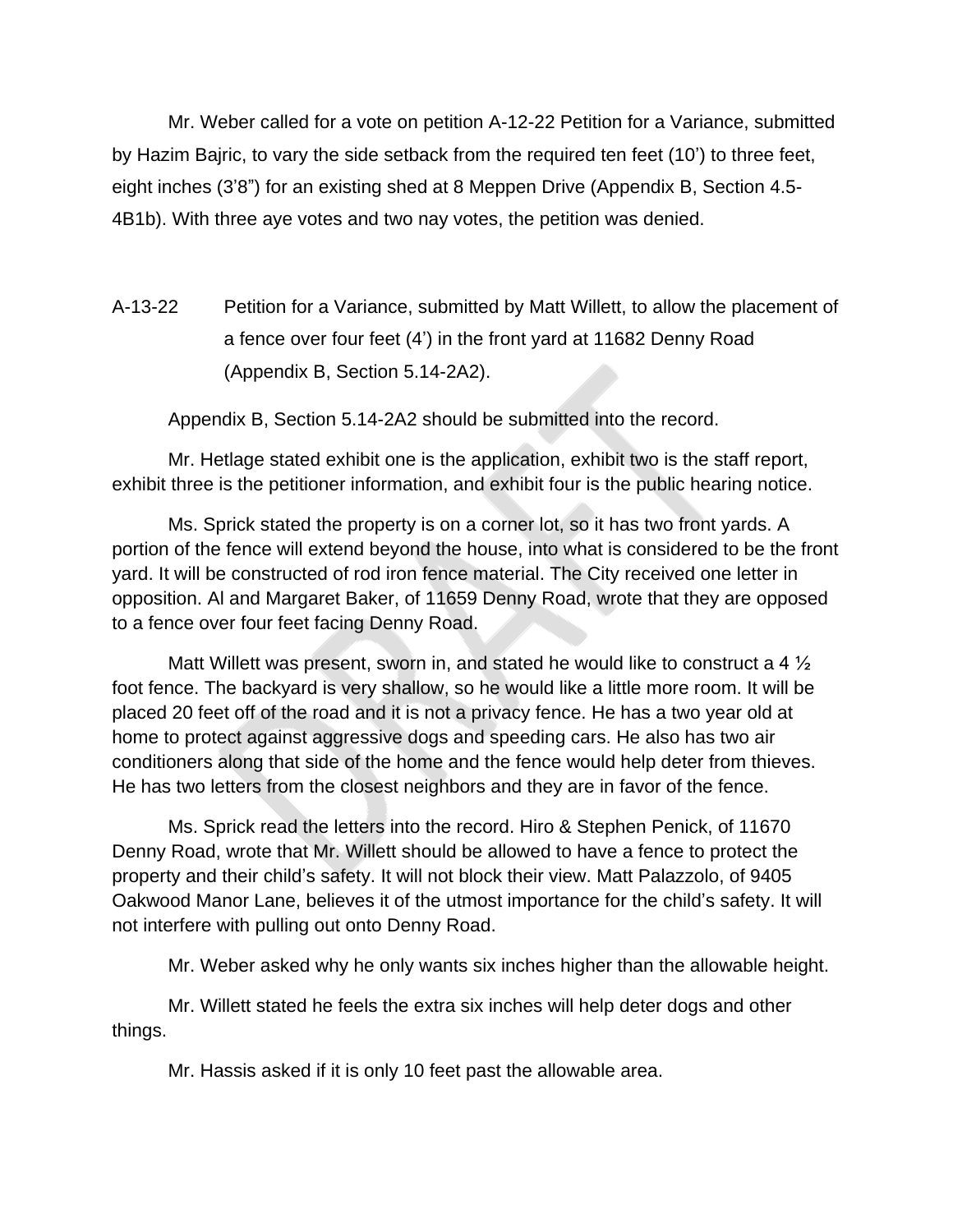Ms. Sprick replied yes, it cannot go past the front corner of the home.

Mr. Krueger asked if there is a gate within that 10 foot extension area.

Mr. Willett stated yes, so he can get access to the backyard.

Mr. Hassis asked if there will be a gate on the other side.

Mr. Willet replied yes.

Mr. Hassis stated he would still have access and does not have to have the gate on the garage side.

Mr. Weber asked about a white, solid, six foot high fence up the road from this address.

Ms. Sprick stated in the past a permit was not required for fences. There are some legally nonconforming fences in the City.

Mr. Baker stated it has always been a Code requirement, but it was only enforced starting in October 2018.

Mr. Krueger asked if there will be parking within this 10 foot area for trailers or anything of the sort.

Ms. Sprick stated a condition could be made, to prevent this from happening.

Mr. Krueger asked if the Board would be in favor of that condition.

Mr. Krueger made a motion to include the prohibiting of parking of any vehicles, trailers, or recreational equipment within the Zoning Code's 30 foot setback area. Mr. Hack seconded the motion. With five aye votes and zero nay votes the motion passed.

Mr. Weber called for a vote on petition A-13-22 Petition for a Variance, submitted by Matt Willett, to allow the placement of a fence over four feet (4') in the front yard at 11682 Denny Road (Appendix B, Section 5.14-2A2) with the condition that there is no parking of vehicles, trailers, or recreational equipment within the 30 foot setback area. With five aye votes and zero nay votes, the petition was approved.

# **ANY OTHER MATTERS DEEMED APPROPRIATE**

Mr. Weber asked if there is anything on the agenda for next month.